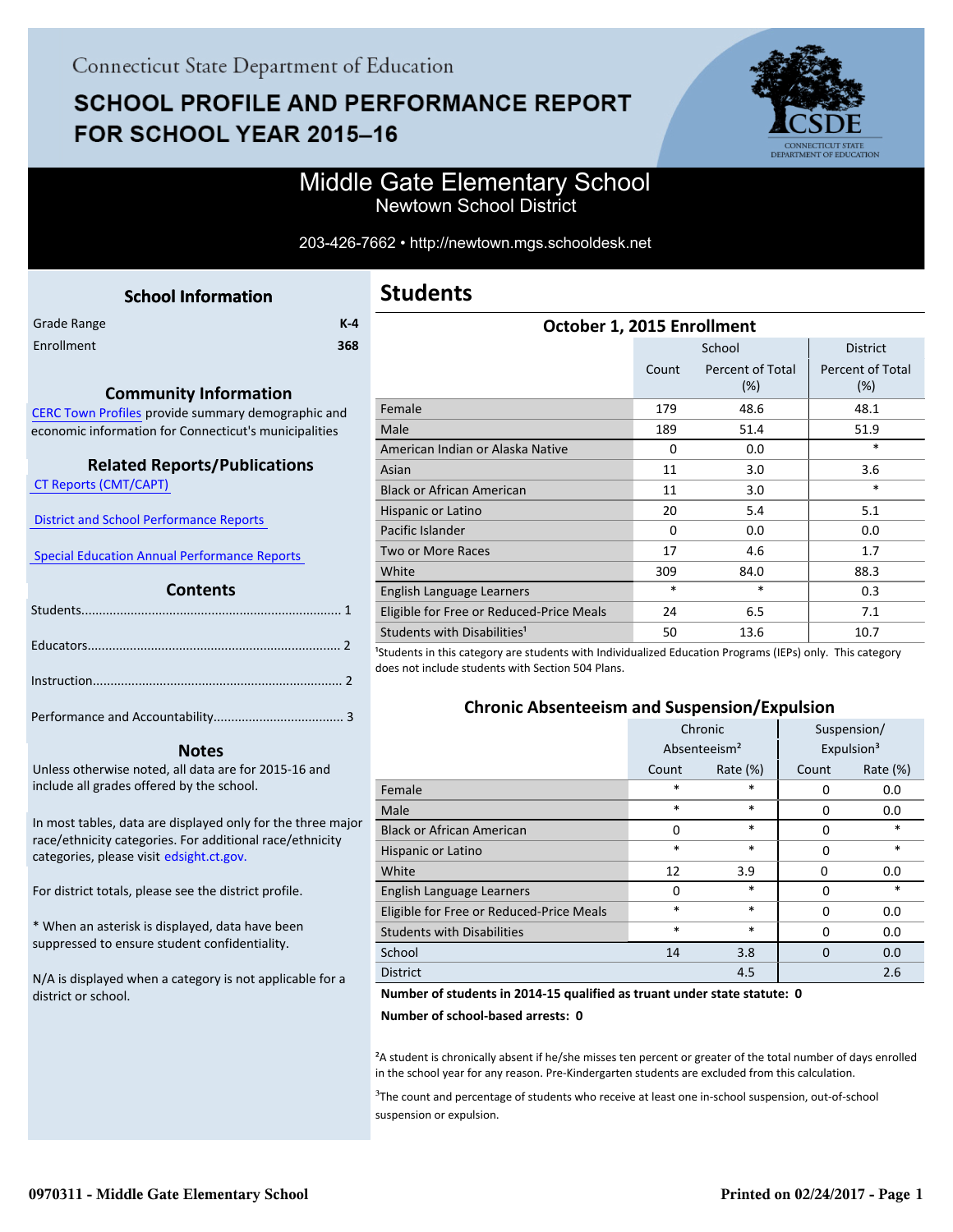# School Profile and Performance Report for School Year 2015-16 Middle Gate Elementary School Newtown School District

## **Educators**

### **Full-Time Equivalent (FTE)<sup>1</sup> Staff**

|                                                                 | <b>FTF</b>  |
|-----------------------------------------------------------------|-------------|
| <b>General Education</b>                                        |             |
| <b>Teachers and Instructors</b>                                 | 27.1        |
| Paraprofessional Instructional Assistants                       | 6.5         |
| <b>Special Education</b>                                        |             |
| Teachers and Instructors                                        | 3.0         |
| Paraprofessional Instructional Assistants                       | 8.1         |
| <b>Administrators, Coordinators and Department Chairs</b>       |             |
| School Level                                                    | 2.0         |
| Library/Media                                                   |             |
| Specialists (Certified)                                         | 1. $\Omega$ |
| <b>Support Staff</b>                                            | 0.6         |
| Instructional Specialists Who Support Teachers                  | 3.5         |
| Counselors, Social Workers and School Psychologists             | 1.0         |
| <b>School Nurses</b>                                            | 1.1         |
| <b>Other Staff Providing Non-Instructional Services/Support</b> | 13.1        |

<sup>1</sup>In the full-time equivalent count, staff members working part-time in the school are counted as a fraction of full-time. For example, a teacher who works half-time in a school contributes 0.50 to the school's staff count.

| <b>Educators by Race/Ethnicity</b>         |          |                         |                         |  |  |
|--------------------------------------------|----------|-------------------------|-------------------------|--|--|
|                                            |          | School                  | <b>District</b>         |  |  |
|                                            | Count    | Percent of Total<br>(%) | Percent of Total<br>(%) |  |  |
| American Indian or Alaska<br><b>Native</b> | $\Omega$ | 0.0                     | 0.2                     |  |  |
| Asian                                      | O        | 0.0                     | 0.9                     |  |  |
| <b>Black or African American</b>           | O        | 0.0                     | 0.5                     |  |  |
| Hispanic or Latino                         | 0        | 0.0                     | 1.6                     |  |  |
| Pacific Islander                           | 0        | 0.0                     | 0.0                     |  |  |
| Two or More Races                          | O        | 0.0                     | 0.0                     |  |  |
| White                                      | 43       | 100.0                   | 96.9                    |  |  |

### **Classes Taught by Highly Qualified Teachers**²

|                                             | Percent of Total (%) |  |  |
|---------------------------------------------|----------------------|--|--|
| School                                      | 99.1                 |  |  |
| <b>School Poverty Quartile: Low</b>         |                      |  |  |
| State High Poverty Quartile Schools<br>97.6 |                      |  |  |
| <b>State Low Poverty Quartile Schools</b>   | 99.6                 |  |  |

<sup>2</sup>Core academic classes taught by teachers who are fully certified to teach in that subject area.

### **Classroom Teacher Attendance, 2014-15**

|                                             | School | <b>District</b> |
|---------------------------------------------|--------|-----------------|
| Average # of FTE Days Absent Due to Illness | 5.6    | 9.6             |
| or Personal Time                            |        |                 |

# **Instruction and Resources**

| <b>School Schedule</b>                |     |                                  |          |  |
|---------------------------------------|-----|----------------------------------|----------|--|
| Days of Instruction                   | 183 | <b>School Hours for Students</b> |          |  |
| <b>Hours of Instruction Per Year</b>  |     | <b>Start Time</b>                | 09:05 AM |  |
| Grades 1-12 and Full-Day Kindergarten | 996 | End Time                         | 03:37 PM |  |
| Half/Extended Day Kindergarten        | N/A |                                  |          |  |

## **Students with Disabilities Who Spend 79.1 to** 100 Percent of Time with Nondisabled Peers<sup>3</sup>

|                                | Count  | Rate $(\%)$ |
|--------------------------------|--------|-------------|
| Autism                         | 6      | ж           |
| <b>Emotional Disturbance</b>   | N/A    | N/A         |
| <b>Intellectual Disability</b> | N/A    | N/A         |
| Learning Disability            | $\ast$ | $\ast$      |
| Other Health Impairment        | 16     | *           |
| Other Disabilities             | $\ast$ | $\ast$      |
| Speech/Language Impairment     | 13     | $\ast$      |
| School                         | 39     | 92.9        |
| <b>District</b>                |        | 74.7        |

³Ages 6-21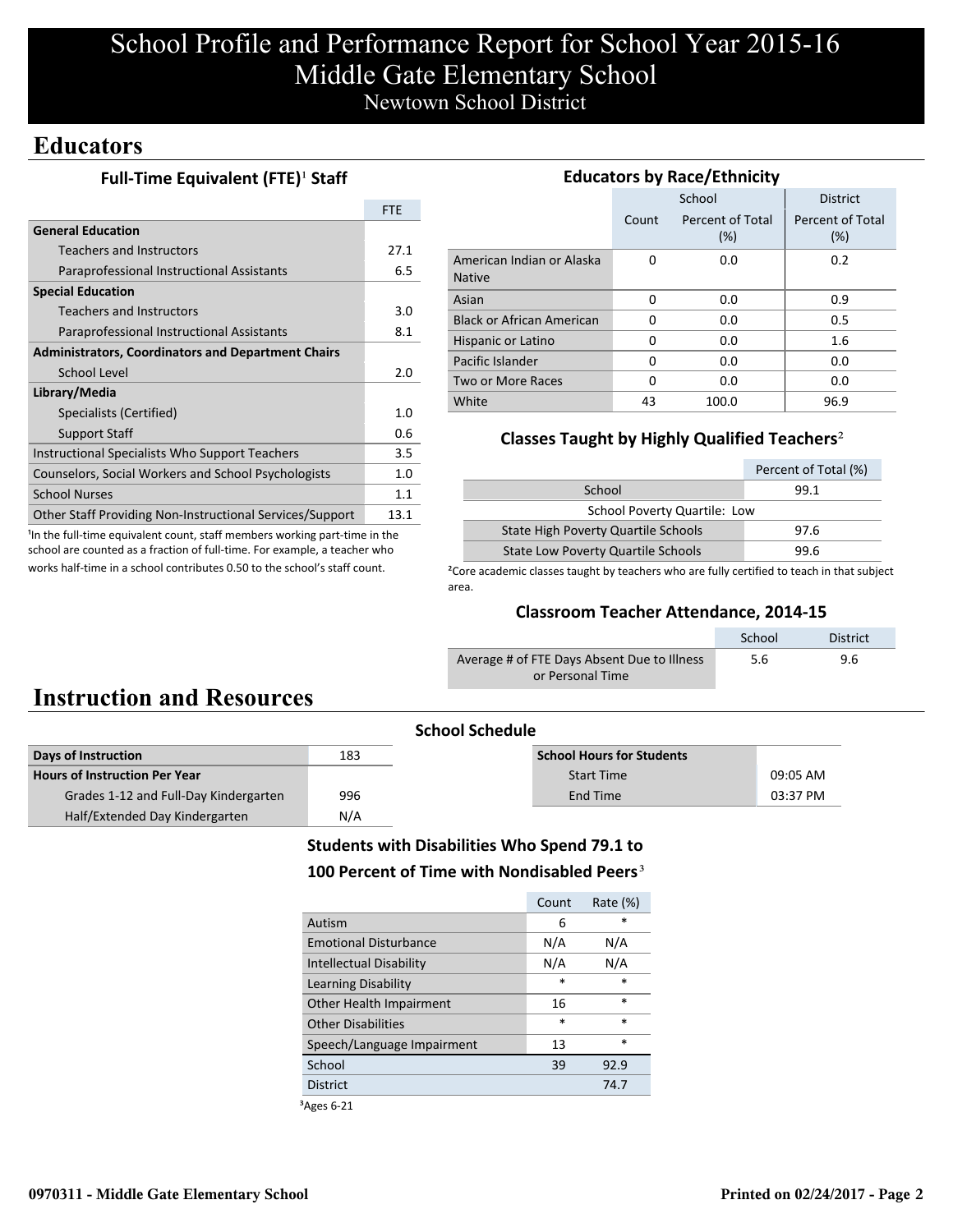# School Profile and Performance Report for School Year 2015-16 Middle Gate Elementary School Newtown School District

## **Performance and Accountability**

### **School Performance Index (SPI)**

A School Performance Index (SPI) is the average performance of students in a subject area (i.e., ELA, Mathematics or Science) on the state summative assessments.The SPI ranges from 0-100. An SPI is reported for all students tested in a school and for students in each individual student group. Connecticut's ultimate target for an SPI is 75.

|                                              | <b>English Language Arts(ELA)</b> |            | <b>Math</b> |            | <b>Science</b> |            |
|----------------------------------------------|-----------------------------------|------------|-------------|------------|----------------|------------|
|                                              | Count                             | <b>SPI</b> | Count       | <b>SPI</b> | Count          | <b>SPI</b> |
| American Indian or Alaska Native             | 0                                 | N/A        | 0           | N/A        | 0              | N/A        |
| Asian                                        | $\ast$                            | $\ast$     | $\ast$      | $\ast$     | 0              | N/A        |
| <b>Black or African American</b>             | $\ast$                            | $\ast$     | $\ast$      | $\ast$     | 0              | N/A        |
| Hispanic or Latino                           | 7                                 | $\ast$     | 7           | $\ast$     | 0              | N/A        |
| Native Hawaiian or Other Pacific Islander    | 0                                 | N/A        | $\mathbf 0$ | N/A        | $\mathbf 0$    | N/A        |
| Two or More Races                            | 7                                 | $\ast$     | 7           | *          | 0              | N/A        |
| White                                        | 139                               | 78.1       | 139         | 73.6       | 0              | N/A        |
| English Language Learners                    | $\ast$                            | $\ast$     | $\ast$      | $\ast$     | 0              | N/A        |
| Non-English Language Learners                | $\ast$                            | $\ast$     | $\ast$      | $\ast$     | 0              | N/A        |
| Eligible for Free or Reduced-Price Meals     | 15                                | $\ast$     | 15          | $\ast$     | 0              | N/A        |
| Not Eligible for Free or Reduced-Price Meals | 148                               | 78.0       | 148         | 74.3       | $\mathbf 0$    | N/A        |
| <b>Students with Disabilities</b>            | 30                                | 68.9       | 30          | 63.4       | $\mathbf 0$    | N/A        |
| <b>Students without Disabilities</b>         | 133                               | 79.1       | 133         | 75.2       | 0              | N/A        |
| <b>High Needs</b>                            | 44                                | 70.3       | 44          | 63.0       | 0              | N/A        |
| Non-High Needs                               | 119                               | 79.8       | 119         | 76.8       | 0              | N/A        |
| School                                       | 163                               | 77.3       | 163         | 73.0       | 0              | N/A        |

## **National Assessment of Educational Progress (NAEP): Percent At or Above Proficient1**

|                        | <b>NAEP 2015</b> |         | <b>NAEP 2013</b> |  |
|------------------------|------------------|---------|------------------|--|
| <b>READING</b>         | Grade 4          | Grade 8 | Grade 12         |  |
| Connecticut            | 43%              | 43%     | 50%              |  |
| <b>National Public</b> | 35%              | 33%     | 36%              |  |
| <b>MATH</b>            | Grade 4          | Grade 8 | Grade 12         |  |
| Connecticut            | 41%              | 36%     | 32%              |  |
| <b>National Public</b> | 39%              | 32%     | 25%              |  |

<sup>1</sup>NAEP is often called the "Nation's Report Card." It is sponsored by the U.S. Department of Education. This table compares Connecticut's performance to that of national public school students. Performance standards for state assessments and NAEP are set independently. Therefore, one should not expect performance results to be the same [across Smarter Balanced and NAEP. Instead, NAEP results are meant to](http://www.sde.ct.gov/sde/lib/sde/pdf/evalresearch/ct_naep_2015_results_by_performance_level.pdf) complement other state assessment data. To view student subgroup performance on NAEP, click here.

## **Physical Fitness Tests: Students Reaching Health Standard**²

|                      | Percent of Students by Grade <sup>3</sup> (%) |      |      |      | <b>All Tested Grades</b> |          |
|----------------------|-----------------------------------------------|------|------|------|--------------------------|----------|
|                      | $\overline{4}$                                | 6    | 8    | 10   | Count                    | Rate (%) |
| Sit & Reach          | 96.2                                          | N/A  | N/A  | N/A  | 79                       | 96.2     |
| Curl Up              | 94.9                                          | N/A  | N/A  | N/A  | 79                       | 94.9     |
| Push Up              | 79.7                                          | N/A  | N/A  | N/A  | 79                       | 79.7     |
| Mile Run/PACER       | 93.7                                          | N/A  | N/A  | N/A  | 79                       | 93.7     |
| All Tests - School   | 77.2                                          | N/A  | N/A  | N/A  | 79                       | 77.2     |
| All Tests - District | 73.5                                          | 78.8 | 71.5 | 71.9 |                          | 73.8     |

 $2$ The Connecticut Physical Fitness Assessment (CPFA) is administered to all students in Grades 4, 6, 8 and 10. The health-related fitness scores gathered through the CPFA should be used to educate and motivate children and their families to increase physical activity and develop lifetime fitness habits.

<sup>3</sup>Only students assessed in all four areas are included in this calculation.